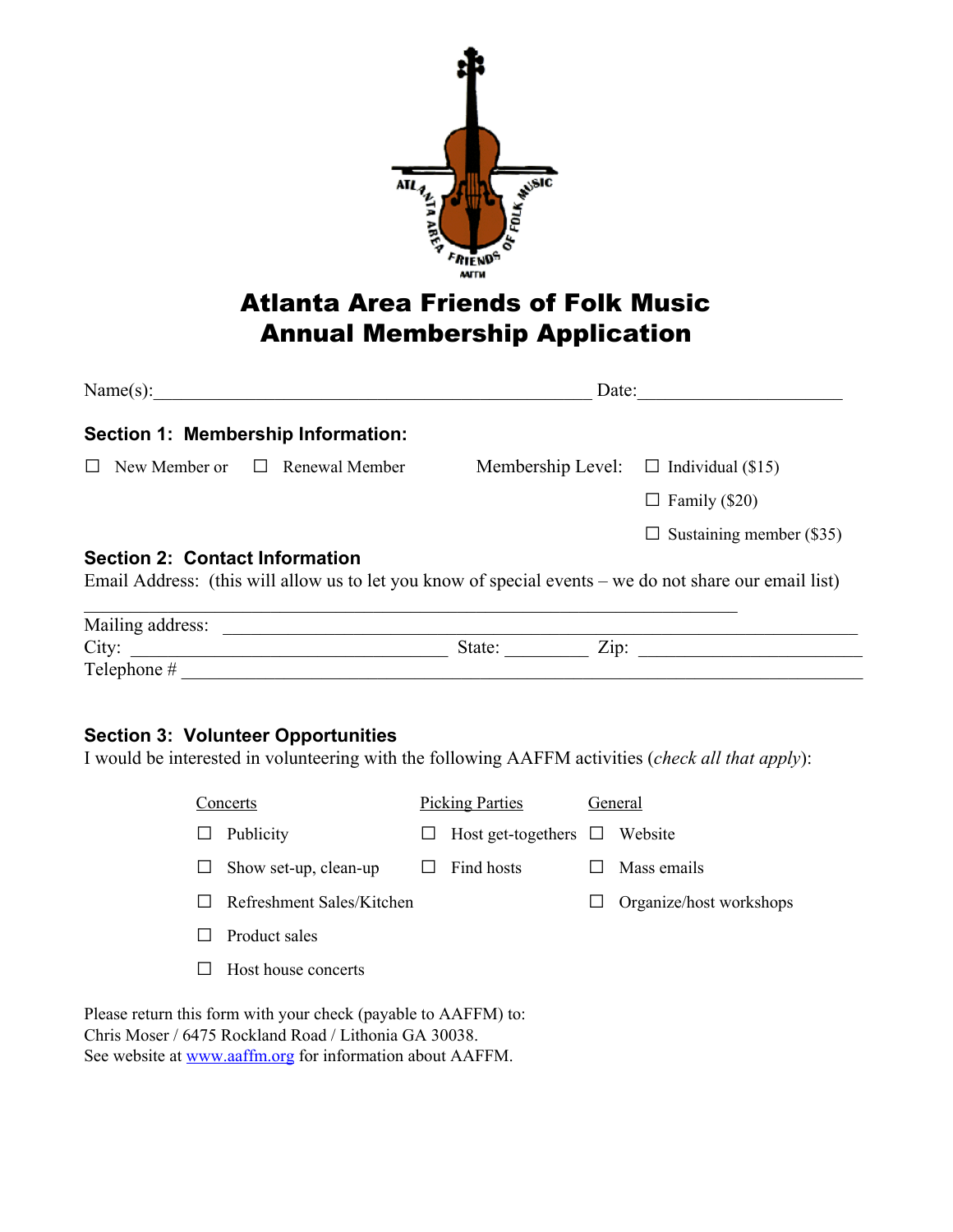

## AAFFM General Information

Atlanta Area Friends of Folk Music, Inc. (AAFFM) is an all-volunteer IRS designated  $501(c)(3)$ non-profit organization dedicated to preserving and promoting traditional folk music and arts in the greater Atlanta and Southeast regional areas.

AAFFM was founded in 1975 by folks who love traditional music and dance. AAFFM has grown to encompass a large and diverse group of people who support and enjoy traditional and contemporary acoustic performing arts. AAFFM activities include presenting the monthly coffeehouse concert Fiddler's Green, sponsoring or co-sponsoring special concerts and workshops, helping organize picking parties, funding scholarships for the Frank Hamilton School, and maintaining a website.

**Fiddler's Green** is a monthly coffeehouse concert that AAFFM has sponsored almost continuously since 1986. We present an eclectic variety of excellent local and touring acoustic music performers the third Saturday evening of the month. All admission proceeds above venue rent go to the performers. Membership dues pay the BMI/ASCAP license fees and miscellaneous expenses of operation.

Your membership dues also support scholarships for deserving youth to take classes at the **The Frank Hamilton School.**  Modeled after the famous Old Town School of Folk Music in Chicago, the school's philosophy is that everyone who walks through the door is a musician, and classes are designed to develop each person's interests and talent. The school offers several six-week sessions throughout the year so that students can progress at the pace most comfortable for them. AAFFM grants tuition for a young student selected by the school for a class each term our membership revenue will support. More information about the school is at [http://frankhamiltonfolkschool.org](http://frankhamiltonfolkschool.org/)

Our **website** at [www.aaffm.org](http://www.aaffm.org/) includes information about AAFFM activities as well as other folk music-related activities in the Atlanta area -- contra, folk and international dance; articles about Celtic, Cajun, blues and other roots music; shape note singing; and various other folk/acoustic activities, events, broadcasts and performances; links to local bands, traditional music radio stations, music stores, etc. Our website and associated Facebook page comprise the single most comprehensive source for folk/acoustic music information available in the region.